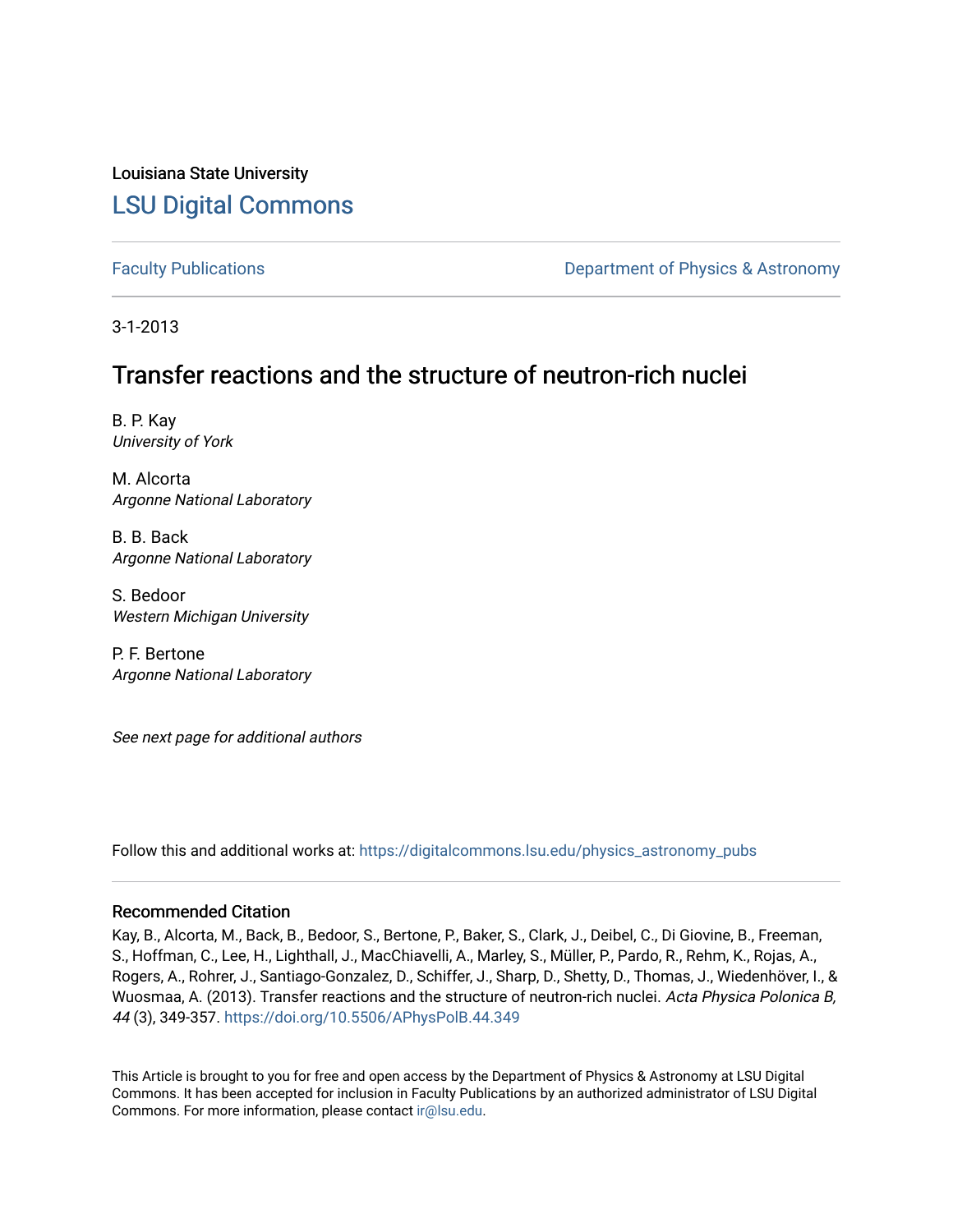# Authors

B. P. Kay, M. Alcorta, B. B. Back, S. Bedoor, P. F. Bertone, S. I. Baker, J. A. Clark, C. M. Deibel, B. J. Di Giovine, S. J. Freeman, C. R. Hoffman, H. Y. Lee, J. C. Lighthall, A. MacChiavelli, S. T. Marley, P. Müller, R. Pardo, K. E. Rehm, A. Rojas, A. M. Rogers, J. Rohrer, D. Santiago-Gonzalez, J. P. Schiffer, D. K. Sharp, D. V. Shetty, J. S. Thomas, I. Wiedenhöver, and A. H. Wuosmaa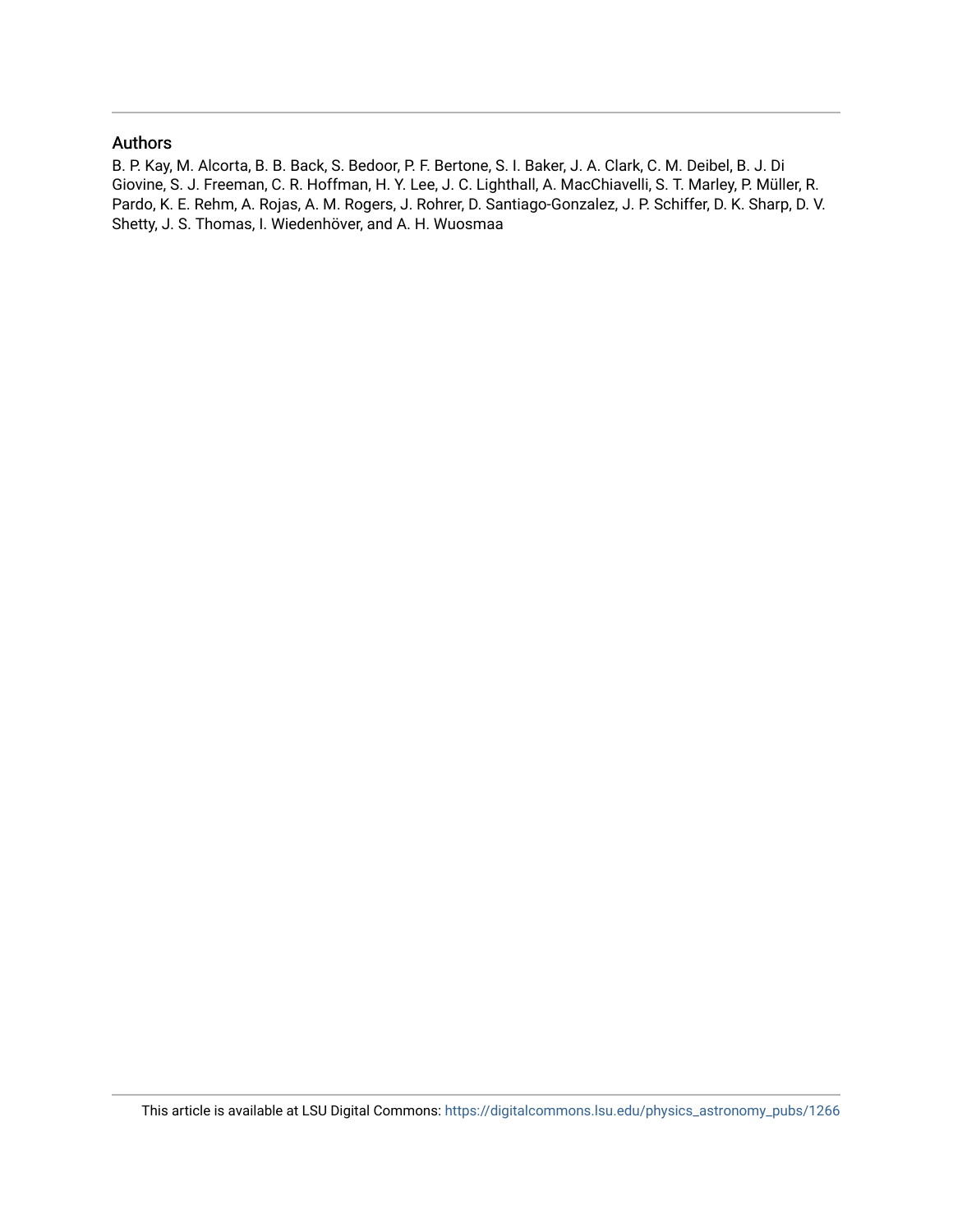# TRANSFER REACTIONS AND THE STRUCTURE OF NEUTRON-RICH NUCLEI∗

# B.P. Kaya

for the HELIOS Collaboration

M. Alcorta<sup>b</sup>, B.B. Back<sup>b</sup>, S. Bedoor<sup>c</sup>, P.F. Bertone<sup>b</sup>, S.I. Baker<sup>b</sup>  $J.A.$  Clark<sup>b</sup>, C.M. Deibel<sup>b,d,†</sup>, B.J. DiGiovine<sup>b</sup>, S.J. Freeman<sup>e</sup> C.R. HOFFMAN<sup>b</sup>, H.Y. Lee<sup>b,‡</sup>, J.C. Lighthall<sup>b,c,§</sup>, A. Macchiavelli<sup>4</sup> S.T. MARLEY<sup>b,c</sup>, P. MÜLLER<sup>b</sup>, R. PARDO<sup>b</sup>, K.E. REHM<sup>b</sup>, A. ROJAS<sup>g,§</sup> A.M. ROGERS<sup>b,¶</sup>, J. ROHRER<sup>b</sup>, D. SANTIAGO-GONZALEZ<sup>g</sup> J.P. SCHIFFER<sup>b</sup>, D.K. Sharp<sup>e</sup>, D.V. Shetty<sup>c</sup>, J.S. Thomas<sup>e</sup> I. WIEDENHÖVER<sup>g</sup>, A.H. WUOSMAA<sup>c</sup>

<sup>a</sup>Department of Physics, University of York, Heslington, York YO10 5DD, UK <sup>b</sup>Physics Division, Argonne National Laboratory, Argonne, IL 60439, USA <sup>c</sup>Physics Department, Western Michigan University, Kalamazoo, MI 49008, USA <sup>d</sup>JINA, Michigan State University, East Lansing, MI 48824, USA <sup>e</sup>Schuster Laboratory, University of Manchester, Manchester M13 9PL, UK <sup>f</sup>Lawrence Berkeley National Laboratory, Berkeley, CA 94720, USA <sup>g</sup>Florida State University, Tallahassee, FL 32306, USA

(Received January 28, 2013)

The study of transfer reactions in inverse kinematics is a major focus of existing and future radioactive-ion-beam facilities. One of the obstacles in such measurements is poor Q-value resolution, often several hundred keV, which can prevent the extraction of useful information. At Argonne National Laboratory, it has recently been demonstrated that good Q-value resolution can be achieved by transporting the outgoing ions through a high-field solenoid, measuring their position as a function of energy. This provides several advantages over conventional Si arrays, such as large acceptance, good particle identification, and most importantly a Q-value resolution of better than 100 keV in most cases, including reactions with moderately heavy beams. In this paper, the concept of the solenoidal spectrometer, called HELIOS, will be discussed along with highlights of recent results.

DOI:10.5506/APhysPolB.44.349 PACS numbers: 25.60.Je, 21.10.Pc, 29.30.Ep

<sup>∗</sup> Presented at the Zakopane Conference on Nuclear Physics "Extremes of the Nuclear Landscape", Zakopane, Poland, August 27–September 2, 2012.

<sup>†</sup> Present address: Louisiana State University, Baton Rouge, LA 70803, USA.

<sup>‡</sup> Present address: Los Alamos National Laboratory, Los Alamos, NM 87544, USA.

<sup>§</sup> Present address: TRIUMF, 4004 Wesbrook Mall, Vancouver, BC V6T 2A3, Canada.

<sup>¶</sup> Present address: Lawrence Berkeley National Laboratory, Berkeley, CA 94720, USA.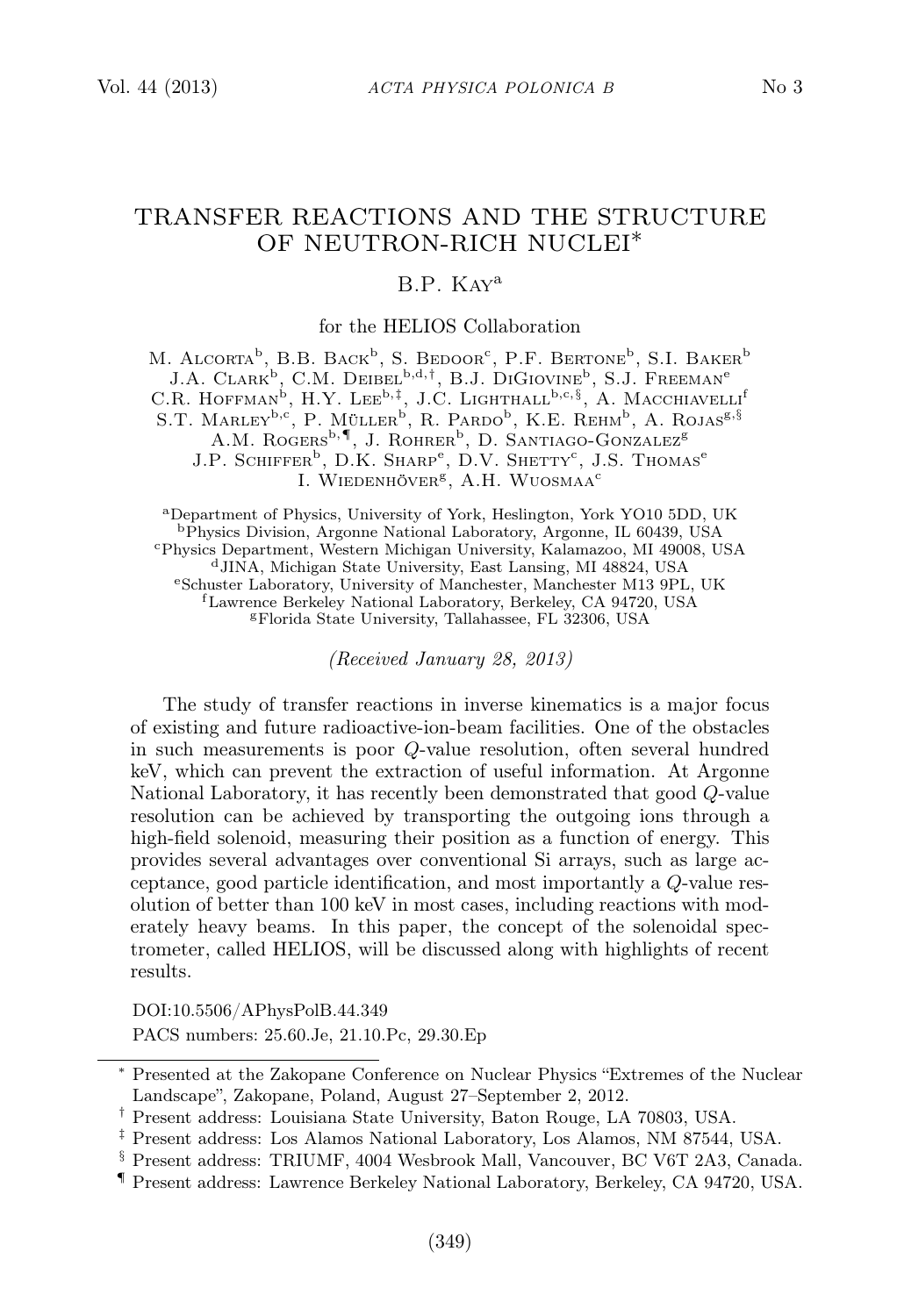## 1. Introduction

Direct reactions such as single-nucleon transfer, pair transfer, and inelastic scattering, are powerful probes of nuclear structure. Key nuclearstructure information can be extracted from reaction cross sections, the angular distribution of the outgoing ions, and their energy. This includes single-particle energies, spectroscopic factors (reduced cross sections), pairing properties, and information on collective degrees of freedom. There has been a great deal learnt in exploiting these types of reactions with precision accelerators and high-resolution magnetic spectrometers over the last 50 years or so. Data from these studies has contributed significantly to our understanding of nuclear structure for stable and near-stable nuclei; however, these techniques are typically limited to stable beams and stable targets. There are a few examples where long-lived isotopes can be used as either the beam or target (for example triton beams used to be common, and  $^{14}$ C beams or targets are possible).

As we move to the radioactive-ion-beam domain, these reactions have to be carried out in inverse kinematics, where the heavier radioactive beam impinges on a light stable target. In this regime, there are several obstacles to overcome, as discussed below, and measurements suffer from poor resolution, often several hundreds of keV. Though challenging, the study of transfer reactions, pair transfer, and elastic scattering in inverse kinematics is well understood. As early as 1991, the first transfer reaction in inverse kinematics,  $d^{(136}\text{Xe}, p)^{137}\text{Xe}$  at 5.868 MeV/u, was measured by Kraus *et al.* [\[1\]](#page-10-0) at GSI. Outgoing protons were detected with an array of PIN-photodiodes at a fixed laboratory angle. This was, among others, followed by pioneering studies with radioactive beams such as Rehm *et al.* [\[2\]](#page-10-1) measuring the  $d(^{56}\mathrm{Ni},p)^{57}\mathrm{Ni}$  reaction, and Jones *et al.* [\[3\]](#page-10-2) with the  $d(^{132}\mathrm{Sn},p)^{133}\mathrm{Sn}$  both requiring major beam development studies and novel Si arrays. Many other, equally impressive, studies have been performed with radioactive beams at various facilities around the world.

Today, the most common approach for identifying and measuring the energy and angle of outgoing ions is the use of highly segmented Si detectors typically arranged in a barrel-like configuration around the target. These can be coupled with complementary, and often necessary, gamma-ray detection. Such examples are TIARA at GANIL [\[4\]](#page-10-3), SHARC at TRIUMF [\[5\]](#page-10-4), ORRUBA at Oak Ridge National Laboratory [\[6\]](#page-10-5), TREX at ISOLDE [\[7\]](#page-10-6), and MUST $(2)$  at GANIL  $[8]([9])$  $[8]([9])$  $[8]([9])$  $[8]([9])$ . Though not always, measurements with these composite devices rely on the use of thick targets ( $> 500 \mu g/cm^2$ , often  $\sim 1 \text{ mg/cm}^2$ ) to compensate for the efficiency loss when using large Ge detector arrays. With targets this thick, the charged-particle resolution is very poor and necessitates coincident gamma-ray gating to isolate a level. There are notable cases where this technique does not work such as decay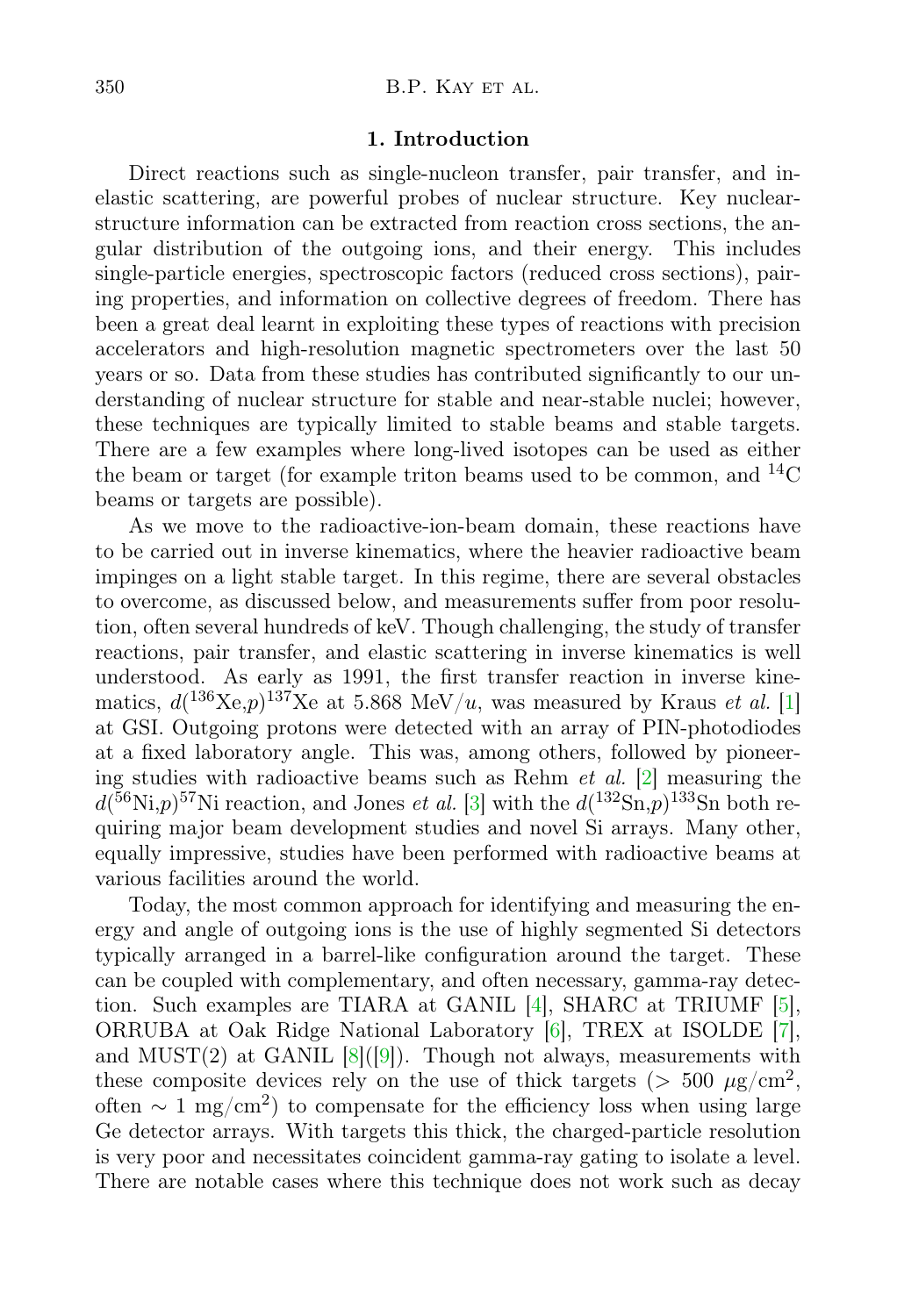from isomeric states,  $0^+ \rightarrow 0^+$  transitions, transfer to the ground state, *etc.* There are also additional uncertainties in the extracted cross sections due to feeding that may not be observed, and absolute calibration of the Ge efficiency, though the latter is typically small compared to the others. A way of sidestepping some of these issues has been realised in the development of a solenoidal spectrometer called HELIOS [\[10\]](#page-10-9) at Argonne National Laboratory (ANL). In this paper, the challenges of transfer in inverse kinematics is discussed along with a description of the HELIOS spectrometer and highlights of recent results.

## 2. Transfer reactions in inverse kinematics

The key aims in studying transfer reactions in inverse kinematics are to achieve a sufficiently good Q-value resolution to extract the necessary information and carry out the experiment in a reasonable timeframe. The latter demands a large acceptance device with excellent efficiency as radioactive beams are often many orders of magnitude less intense than stable beams — the lower limit being around  $10^4$  ions per second. This explains the Si barrel arrangements often covering a significant fraction of the total solid angle.

The Q-value resolution is largely a consequence of the kinematics, if target thickness effects and intrinsic resolution are assumed fixed. First, the outgoing ions are typically low in energy due to the strong kinematic shift. This can be seen in Fig. [1](#page-5-0) for the  $(d,p)$  reaction on <sup>136</sup>Xe at forward centreof-mass (c.m.) angles. This can present problems for particle identification through standard  $\Delta E$ –E techniques. The strong kinematic dependence of energy on angle requires good angular resolution, typically  $< 0.5^{\circ}$  in the lab. frame, which necessitates high-granularity Si arrays. Kinematic compression is another major contribution to the Q-value resolution. This is worst at forward c.m. angles, where the cross sections peak and most measurements are made. This effect is also illustrated in Fig. [1](#page-5-0) and shows that the measured excitation-energy spectrum is compressed by a factor of ∼3 in the laboratory frame. This is a measure of the degree to which the resolving power is lost, and effectively results in the Q-value resolution a factor  $\sim$  3 worse. For most reactions, the kinematic compression varies between a factor of 2–4. The combination of these effects with those of the target thickness, beam properties, and intrinsic Si-detector resolution, typically results in a Q-value resolution of  $\sim$  300–400 keV *e.g.* Ref. [\[3\]](#page-10-2), though in some cases, much better has been achieved *e.g.* Ref.  $[11]$ . A more detailed description of these effects is given in Ref. [\[12\]](#page-10-11) and a general description of reaction kinematics in Ref. [\[13\]](#page-10-12).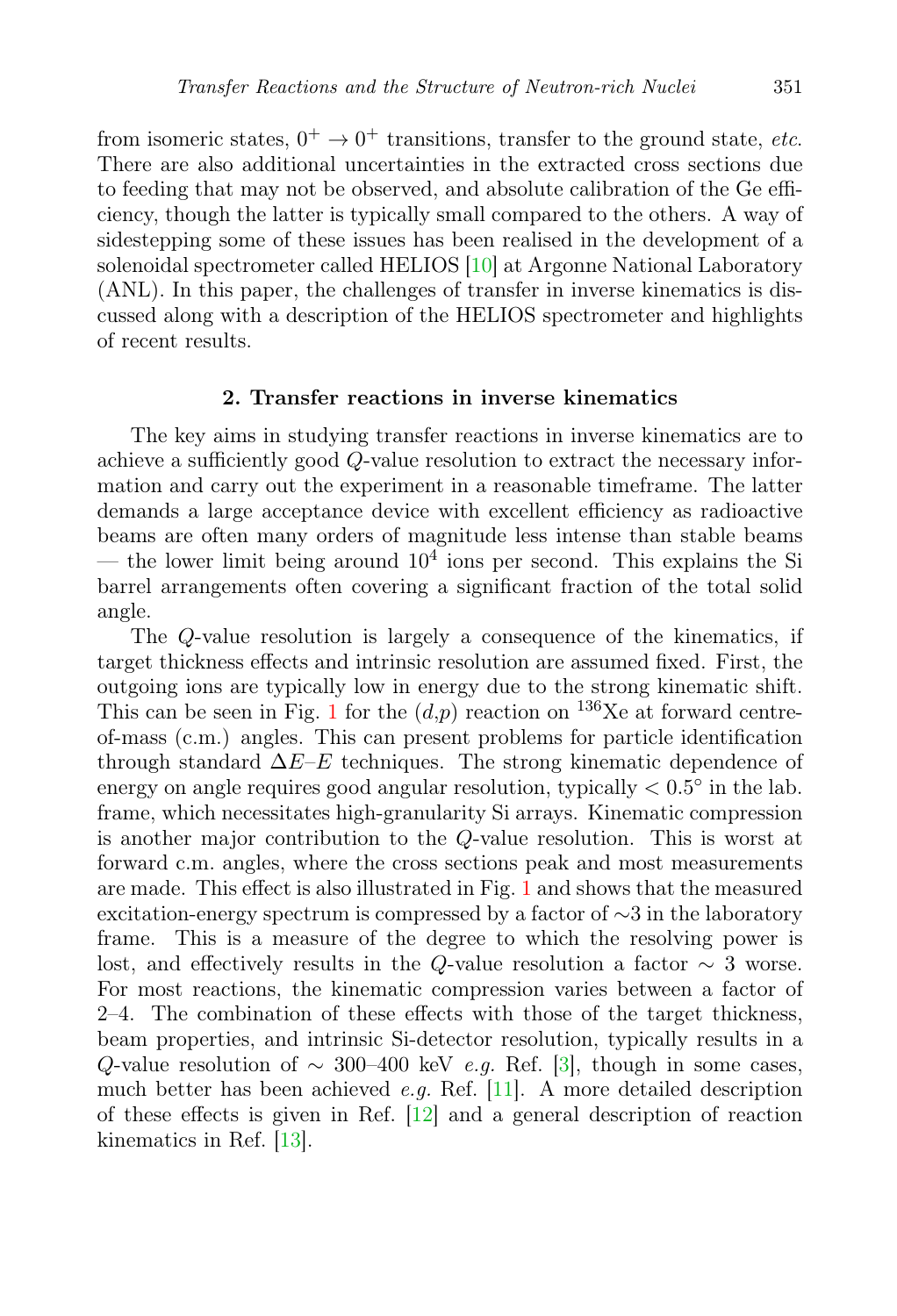

<span id="page-5-0"></span> $\overline{2}$ proaches will be compressed by being a factor of  $\sim$  3 (c). In HELIOS, no kinematic beam *E*p (MeV) the proton hits the detector (d).  $\alpha$  projection at a given  $\Delta z$ , the distance between the target and the point at which Fig. 1. Kinematic lines for low-lying states in <sup>137</sup>Xe following the  $(d,p)$  reaction on  $^{136}\mathrm{Xe}$  in inverse kinematics at 10 MeV/ $u.$  A significant kinematic compression occurs at forward c.m. angles (a) and the resulting spectrum using conventional apcompression occurs (b) and the resultant Q-value spectrum is not compressed for

A schematic of the device is shown in Fig. [2.](#page-6-0) Si detectors, which record the ions position, energy, and time with respect to solenoid. After leaving the target, the outgoing ions execute helical trajec- $\overline{C}$ overcomes some of the complications discussed above. The outgoing ions are transported in the homogeneous magnetic field of a superconducting tories, returning to the magnetic axis (coincident with the beam axis), after Δ*z* (cm) Excitation energy (MeV) the radio-frequency structure of the beam. These three properties are sufficient to provide all the information needed to fully describe the reaction. The HELIOS spectrometer [\[10,](#page-10-9) [14\]](#page-10-13) exploits a different approach which one cyclotron period. Surrounding the axis is an array of position-sensitive

0 constant [\[10\]](#page-10-9). The kinematic shift in energy versus position  $(\Delta z)$  is linear and small. For a typical  $(d,p)$  measurement at 2 T, this slope is  $< 15 \text{ keV/mm}$ — a position resolution of  $\sim$ 1 mm, the resolution of the present Si array, is A schematic of the device is shown in Fig. 2.<br>In this approach, there is no kinematic compression. The excitation en-<br>ergy in the laboratory frame is related to the c.m. frame by only an additive In this approach, there is no kinematic compression. The excitation en-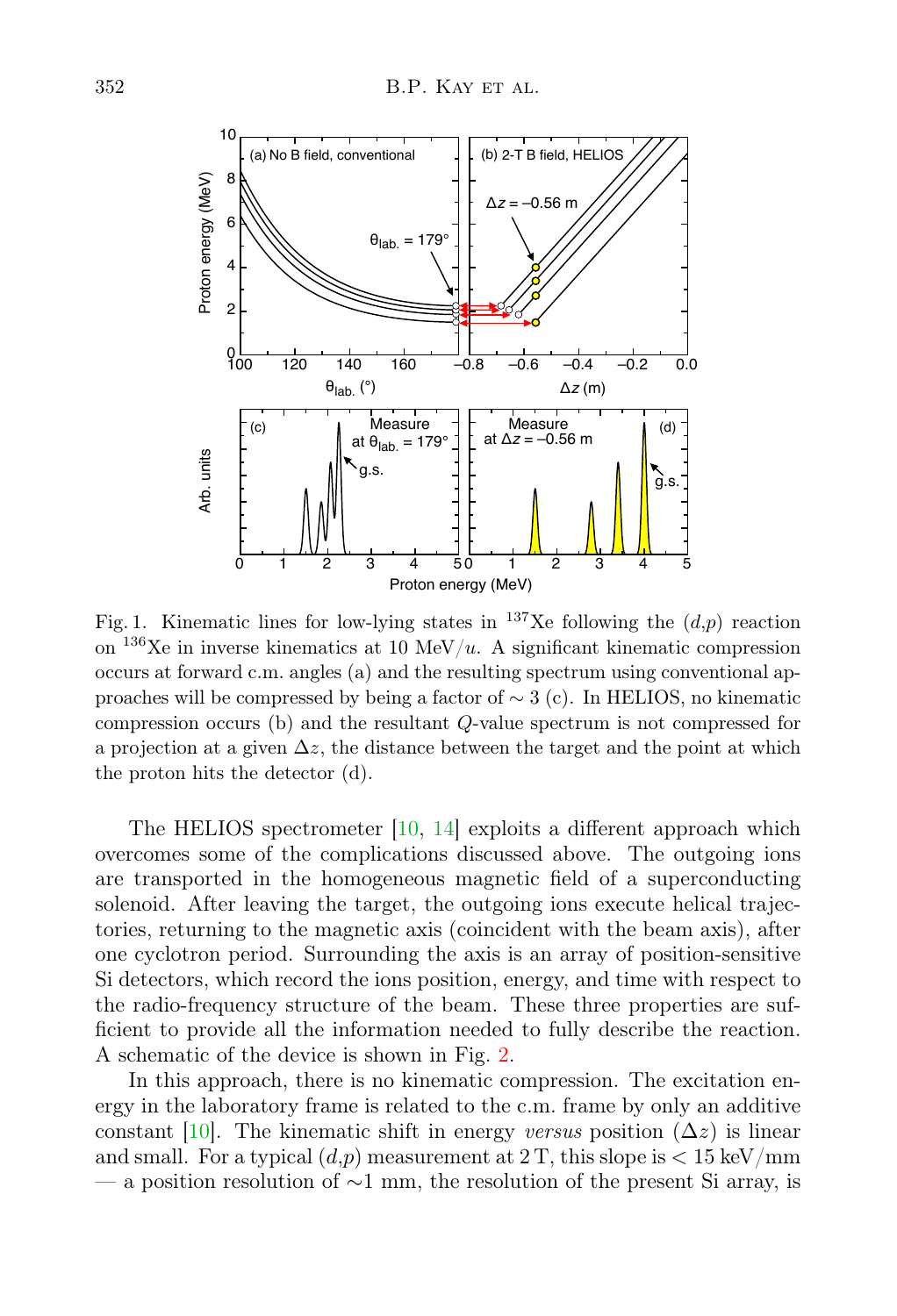

<span id="page-6-0"></span>Fig. 2. Schematic of the HELIOS spectrometer modified from that in Ref. [\[14\]](#page-10-13). The beam enters from the left. An example proton trajectory is shown and a recoiling ion.

sufficient for the Q-value resolution not be dominated by position resolution. Another advantage is that the cyclotron period of outgoing ions, which is independent of their energy, is used as particle identification through the separation in time of ions with different  $A/q$ , and as such ions with energies as low as a few hundred keV can be readily identified.

Though both the conventional approach and this solenoidal spectrometer approach are limited by the target thickness and the intrinsic Si-detector resolution, the conventional approach would still suffer a poorer Q-value resolution as a consequence of kinematic compression. This is essentially a measure of the resolving power. The HELIOS spectrometer was commissioned in 2008 with a stable beam through the  $d(^{28}Si, p)$  reaction [\[14\]](#page-10-13). A Q-value resolution of ∼100 keV was achieved.

### 3. Highlights from the HELIOS program

#### 3.1. In-flight beams and the neutron-rich sd shell

Radioactive beams produced via the in-flight technique [\[15\]](#page-10-14) at ATLAS has allowed for access to neutron-rich sd-shell nuclei combined with the good Q-value resolution of the HELIOS spectrometer. The first in-flight beam tuned to HELIOS was <sup>12</sup>B to study excited states in <sup>13</sup>B via <sup>12</sup>B(d,p) [\[16\]](#page-10-15). The focus was to determine spin-parity of the 3.48 and 3.68 MeV states which were assumed to the be low-lying  $s$  and  $d$  states, but their order and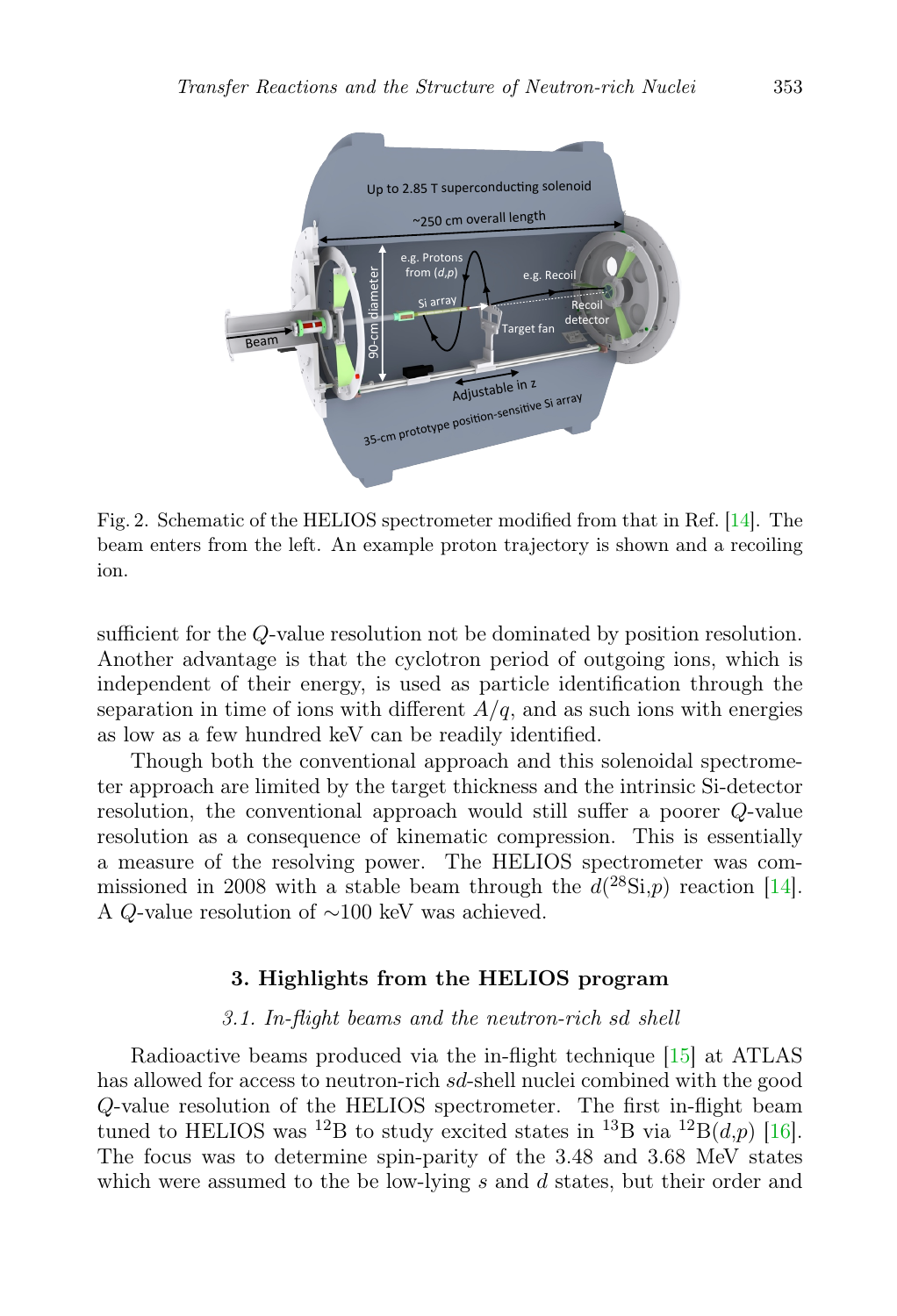relative strengths were not known. A previous experiment, also performed at ANL with an in-flight produced beam, but with a more conventional approach of using annular Si detectors, had failed to resolve these two states due to a Q-value resolution of ~250 keV [\[17\]](#page-10-16). A 150  $\mu$ g/cm<sup>2</sup> CD<sub>2</sub> target was used. The HELIOS measurement was carried out at 6.24 Mev/u and 1.05 T [\[16\]](#page-10-15). Here a thin, 73  $\mu$ g/cm<sup>2</sup>, CD<sub>2</sub> target was used and a resolution of ∼ 100 keV FWHM achieved. The two states were resolved and showed that the s and d orbitals are inverted at  $^{13}B$ , which is not readily described by shell-model calculations [\[16\]](#page-10-15). Such a measurement would be challenging using conventional approaches. This has recently been followed up by a measurement of the  $d(^{13}B,p)$  reaction, with the beam produced in-flight via the  ${}^{9}Be({}^{14}C,{}^{13}B){}^{10}B$  reaction, yielding 15.7-MeV/u  ${}^{13}B$  ions. Results of the measurement are forthcoming. Now common practise in experiments with light radioactive beams is to monitor the beam and target via scattered deuterons in an annular Si detector downstream of the target as shown in Fig. [3.](#page-7-0) At the back of HELIOS is a recoil detector, providing unambiguous gating on the  $(d,p)$  events of interest, and a zero-degree telescope for determining the beam intensity.



<span id="page-7-0"></span>Fig. 3. Schematic of the generic experimental set up inside the solenoid for measurements with in-flight produced beams. Figure slightly modified from Ref. [\[22\]](#page-10-17).

The  $d(^{15}C,p)$  reaction [\[18\]](#page-10-18) sought to address the questions raised about the electromagnetic transition rates for the  $2^+_1 \rightarrow 0^+$ . There were results showing anomalously small  $B(E2)$  [\[19,](#page-10-19) [20\]](#page-10-20) values suggesting 'exotic' behaviour in <sup>16</sup>C, with a more recent, conflicting result consistent with a shell-model description of <sup>16</sup>C [\[21\]](#page-10-21). The  $d(^{15}C,p)$  reaction was studied at 8.2 MeV/u and 2.85 T with the beam impinging a  $110-\mu\text{g/cm}^2$  thick  $CD_2$ target yielding a Q-value resolution of 140 keV [\[18\]](#page-10-18). The measured spectro-scopic factors corroborate findings from Ref. [\[21\]](#page-10-21) that  ${}^{16}C$  is a good shellmodel nucleus.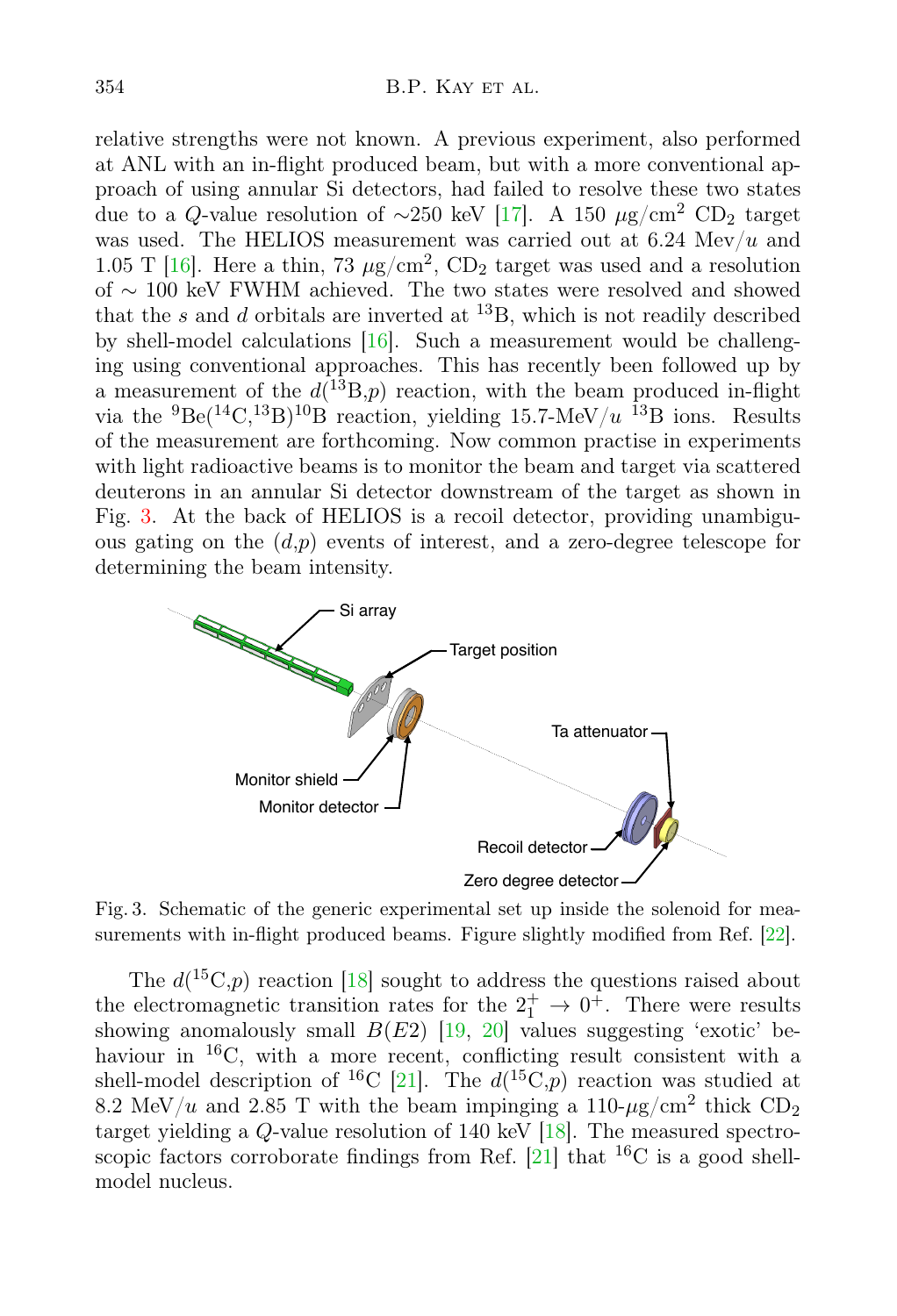Other studies with in-flight beams include the  $d(^{19}O,p)$  reaction which was a significant expansion on knowledge of states in  $\frac{20}{9}$  [\[22\]](#page-10-17) and that of the  $d({}^{17}N,p)$  reaction, which is still under analysis. These measurements have demonstrated that HELIOS can be used for detailed studies of light sd-shell nuclei. More recent measurements have started to exploit the proton-removing  $(d, {}^{3}\text{He})$  reaction, where the outgoing ions go forward in HELIOS. This built upon a test with a stable beam <sup>28</sup>Si [\[12\]](#page-10-11).

#### 3.2. Heavier stable beams in anticipation of CARIBU

In the near future, the CAlifornium Radioactive Isotope Breeder Upgrade (CARIBU) [\[23\]](#page-10-22) at the ATLAS facility will allow the re-acceleration of  $^{252}$ Cf fission fragments. In anticipation of this, we carried out the  $d(^{86}\text{Kr}, p)$  [\[24\]](#page-10-23) and  $d(^{136}\text{Xe}, p)$  [\[25\]](#page-10-24) reactions at 10 MeV/u. The former is close to the lightest beam that will be available from CARIBU, while the latter is close to the  $132$ Sn region, where there is major interest in transfer studies — as such this was an ideal test case for the HELIOS spectrometer. In both cases the evolution of the high-j single-neutron states was the focus: at  $N = 51$ , the evolution of the  $g_{7/2}$  and  $h_{11/2}$  orbitals; for  $N = 83$ , the  $h_{9/2}$  and  $i_{13/2}$ orbitals. The latter had previously been studied for  $56 \le Z \le 62$  [\[26\]](#page-10-25), and found to behave in a manner consistent with the action of the tensor force.

Both reactions had been studied before, using gas-cell targets, and for  $136Xe$  inverse kinematics as mentioned earlier [\[1\]](#page-10-0) though little detailed information is known about <sup>137</sup>Xe. The experiments were both carried out with a 2-T field. Figure  $4$  shows the outgoing proton spectra from these



<span id="page-8-0"></span>Fig. 4. Outgoing proton spectra following the  $(d,p)$  reaction on <sup>86</sup>Kr (left) and  $136\,\text{Xe}$  (right). Spectra modified from Refs. [\[24\]](#page-10-23) and [\[25\]](#page-10-24), respectively. The peak energies are labelled in keV.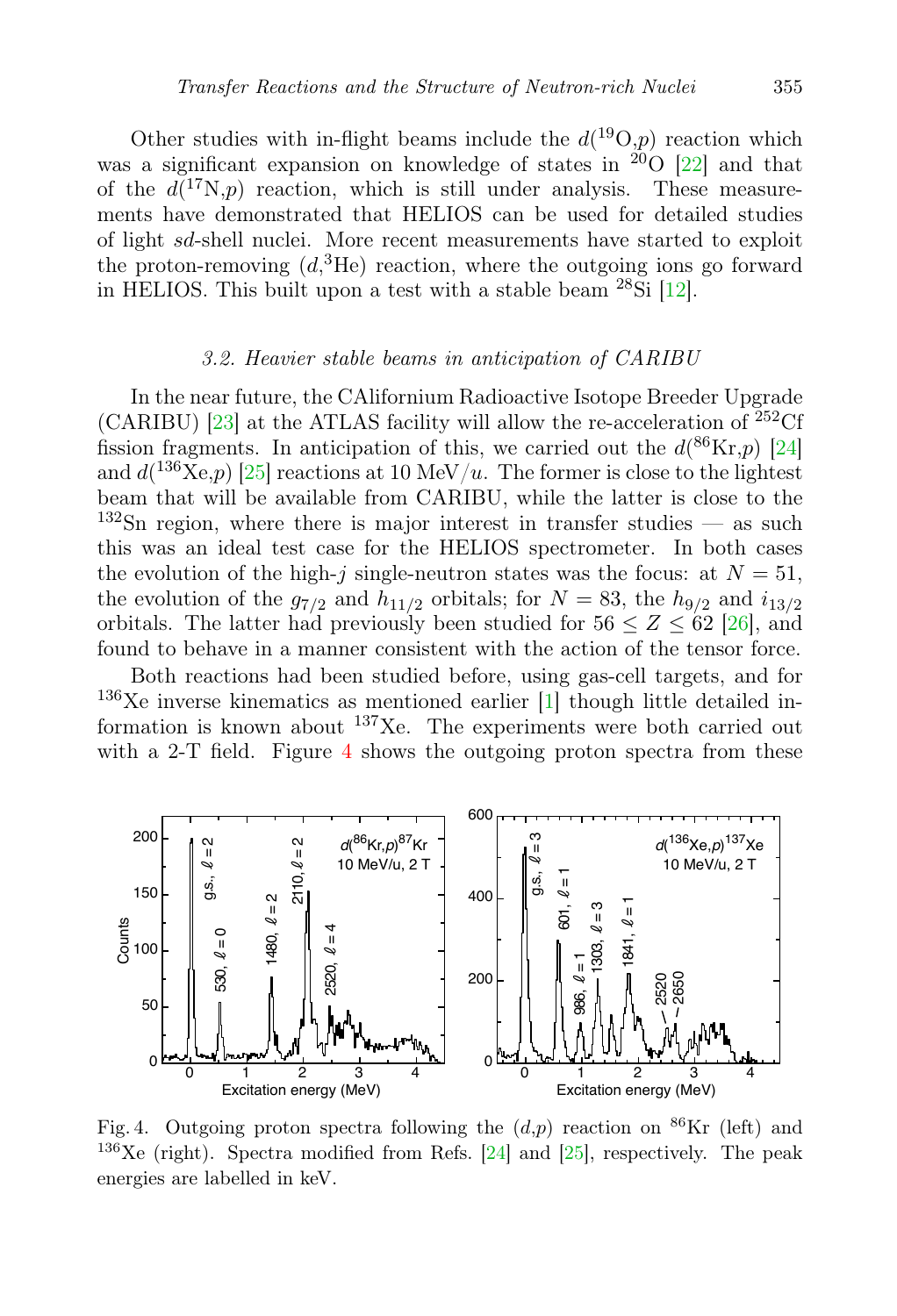reactions. For the  $(d,p)$  reaction on <sup>86</sup>Kr, a Q-value resolution of ~ 70 keV was achieved with targets of thickness  $70-100 \mu g/cm^2$ . For  $137$ Xe the resolution was ∼ 100 keV. Several new states were observed along with the confirmation of the energy and  $\ell$  values of the lowest-lying 9/2<sup>-</sup> and 13/2<sup>+</sup> states.

Of particular interest will be  $(d,p)$ -reaction studies with beams in the vicinity of  $132\text{Sn}$ , with a possible first measurement being with a  $134\text{Te}$  beam — one of the most intense from CARIBU. There have been several singleneutron-adding reactions using  ${}^{9}$ Be and  ${}^{13}$ C targets and a  ${}^{134}$ Te beam carried out at Oak Ridge [\[27,](#page-10-26) [28\]](#page-10-27). The  $(d,p)$  reaction has also been measured at 4.8 MeV/u by Pain et al. [\[29\]](#page-10-28) utilising the ORRUBA array at ORNL to focus on low- $\ell$  transfer and extract spectroscopic factors. At present, only limited information is available and a higher energy  $(d,p)$  measurement is desired. Knowledge of the energies, spins and spectroscopic factors of states in <sup>135</sup>Te are important as the evolution of single-particle energies across the  $N = 83$  isotones approaches <sup>133</sup>Sn.

## 4. Summary and outlook

HELIOS represents a solution to the challenge of studying transfer reactions in inverse kinematics, complementing other approaches such as Si barrel arrays in conjunction with gamma-ray detectors. At ANL, the device has demonstrated excellent Q-value resolution in studies with light neutronrich beams and promising results with medium-mass stable beams comparable to those expected from the CARIBU upgrade at ATLAS. Studies of neutron-rich nuclei in the <sup>132</sup>Sn region are eagerly anticipated.

Many new improvements are expected over the coming year, with the development of a gas-cell target for astrophysical studies and a fast ionisation chamber for recoil detection. The Si array is also due for an update, increasing the acceptance by a factor of about two.

In Europe, there is interest in the development of a solenoidal spectrometer in anticipation of HIE-ISOLDE and SPIRAL2. Possible use of such a device coupled with the cooled beams of a storage ring have been discussed as part of the TSR project [\[30\]](#page-10-29).

This work was supported by the U.S. Department of Energy, Office of Nuclear Physics, under Contract No. DE-AC02-06CH11357 (ANL) and Grant No. DE-FG02-04ER41320 (WMU), NSF Grant No. PHY-08022648 (JINA), and the UK Science and Technology Facilities Council.